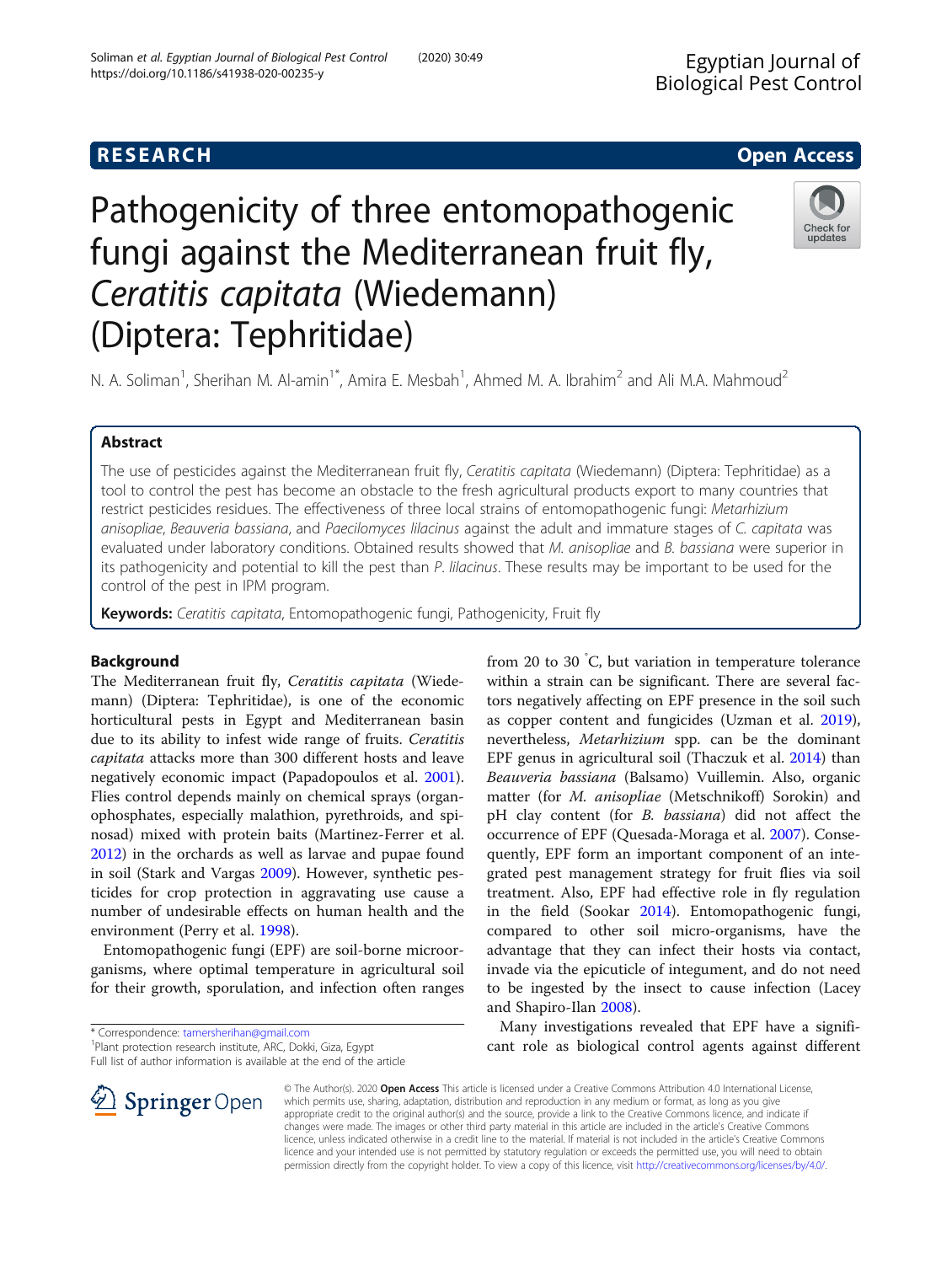tephritids (Soliman et al. [2014\)](#page-7-0). Beauveria bassiana and M. anisopliae are highly virulent against the Mediterranean fruit fly and can infect adults, larvae, or pupae via different routes of exposure (Castillo and Moya [2000](#page-7-0); Ekesi et al. [2002](#page-7-0), [2003;](#page-7-0) Dimbi et al. [2003](#page-7-0); Konstantopoulou and Mazomenos [2005;](#page-7-0) Quesada-Moraga et al. [2006](#page-7-0)).

The objective of this investigation was to evaluate the virulence of locally isolated strains of the EPF; M. anisopliae, B. bassiana, and Paecilomyces lilacinus against C. capitata stages via different concentrations under laboratory conditions.

# Material and methods

# Elaboration of rearing

The Mediterranean fruit fly C. capitata was obtained from the rearing laboratory of Horticultural Pest Department, Plant Protection Research Institute (PPRI), Agricultural Research Center (ARC), Giza, Egypt. Flies fed on sugar and protein hydrolysate in a ratio 3:1, respectively (El-Sayed [1979](#page-7-0)), in addition to a source of water. Produced eggs were collected daily and reared on the artificial rearing medium described by Tanaka et al. ([1969](#page-7-0)). After larvae complete the third larval instar, larvae were received in water then collected in fine sand obtained from Al-Arish City (Saini peninsula) for pupation. A day before the emergence of flies, pupae were sieved and located in screen cage (30 cm  $\times$  30cm  $\times$  30 cm) allowing the emerged flies to feed, mate, and produce eggs.

### Fungal strains and conidiospores production

Local strains of B. bassiana 5133, M. anisopliae 5130, and P. lilacinus 1062 were used in the current study. These isolates were obtained from the Center for Fungi, Faculty of Science, Assiut University, Assiut, Egypt. Conidial viability test was achieved on these isolates. Conidia obtained from the 3 fungal cultures were grown on potato dextrose agar (PDA), consisting of 10 g/l potato, 20 g/l glucose, and 20 g/l agar-agar in Petri dishes (9 cm diameter and 1.5 cm in height). After 15 days of incubation at 25 ° C and 60% RH, the conidia were harvested from the plates by grazing with sterile spatula into 1% Tween-80. The suspension was vortexed for 30 min using agitator at room temperature. The conidial concentration of the resulting stock suspension was estimated using hemocytometer under light microscope for each fungus. A series of dilutions were made to give concentrations range of  $10^6$ ,  $10^7$ ,  $10^8$ ,  $10^9$ , and  $10^{10}$  conidia/ml suspensions were held on ice at 4 ° C to prevent conidial germination until using in bioassay as described by Gabarty et al. [\(2014\)](#page-7-0).

# Bioassay tests

Adults, third larval instar, and pupae were used in this bioassay. Ten third instar larvae were dipped in 2 ml of

the above-mentioned fungal concentrations (conidia/ml) for 30 s, then transferred to a Petri dish containing 10 mg standard steam-autoclaved-sterilized fine sand, covered by the lid, sealed with plastic parafilm to avoid external contamination, and kept at 25 ° C in a complete darkness. A plastic cage, 0.5 L capacity, was sprayed by 2 ml of conidial suspension and kept to dry, and then 10 newly emerged flies (unequal in sex) were entered. Control cages were treated by 2 ml of 1% tween 80. Artificial diet was supplied. Flies mortality were recorded 6 days after treatment. Dead flies were incubated in 25 ° C and 65% RH to observe mycosis. All bioassays were recorded and analyzed based on four independent replicates.

# Statistical analysis

Mortalities were corrected using Abbott formula (Abbott [1925](#page-7-0)). Probit analysis was used to determine lethal and sublethal levels (Finney [1971](#page-7-0)). The difference among treatments in rate of mortality was determined by analysis of variance (ANOVA) and Tukey's method was used to compare mean significant differences among treatments ( $p < 0.05$ ) using SPSS 26 statistical software.

# Results and discussion

This study addressed the pathogenicity of three EPF: M. anisopliae, B. bassiana, and P. lilacinus, against different stages of C. capitata, with different levels (Tables [1](#page-2-0), [2](#page-3-0), [3](#page-3-0), and [4\)](#page-4-0). To address the pathogenicity, it was needed to analyze the effect of different fungal concentrations on different immature stages of C. capitata as well as adult stage.

## Susceptibility of C. capitata larvae

Mean percentage of larval mortality of C. capitata treated with different concentrations of fungi showed significant increase in mortality ( $p$  value  $< 0.05$ ) in a concentration-dependent manner (Table [1\)](#page-2-0). The fungus M. anisopliae caused the highest percentages of larval mortality in late third larval instar that ranged 15–60% at the  $1 \times 10^6$  and  $1 \times 10^{10}$  conidia/ml, respectively. The mortality rate appeared to increase by increasing concentration. Similarly, B. bassiana ranked second recording (15–57.50 %) at the same concentrations like M. anisopliae. On the contrary, P. lilacinus caused the lowest percentage of larval mortality ranging 10–17.5%. Interestingly, concentration increase in *P. lilacinus* treated larvae did not affect the mortality rate (Table [1](#page-2-0)).

To further select which of the tested fungi is high in pathogenicity, the differences in mortality among EPF at the same concentration were statistically analyzed (Fig. [1\)](#page-5-0). The obtained results revealed no differences in larval sensitivity among the three EPF, at the lowest concentration,  $1 \times 10^6$  (Fig. [1a](#page-5-0)). However, at high concentrations,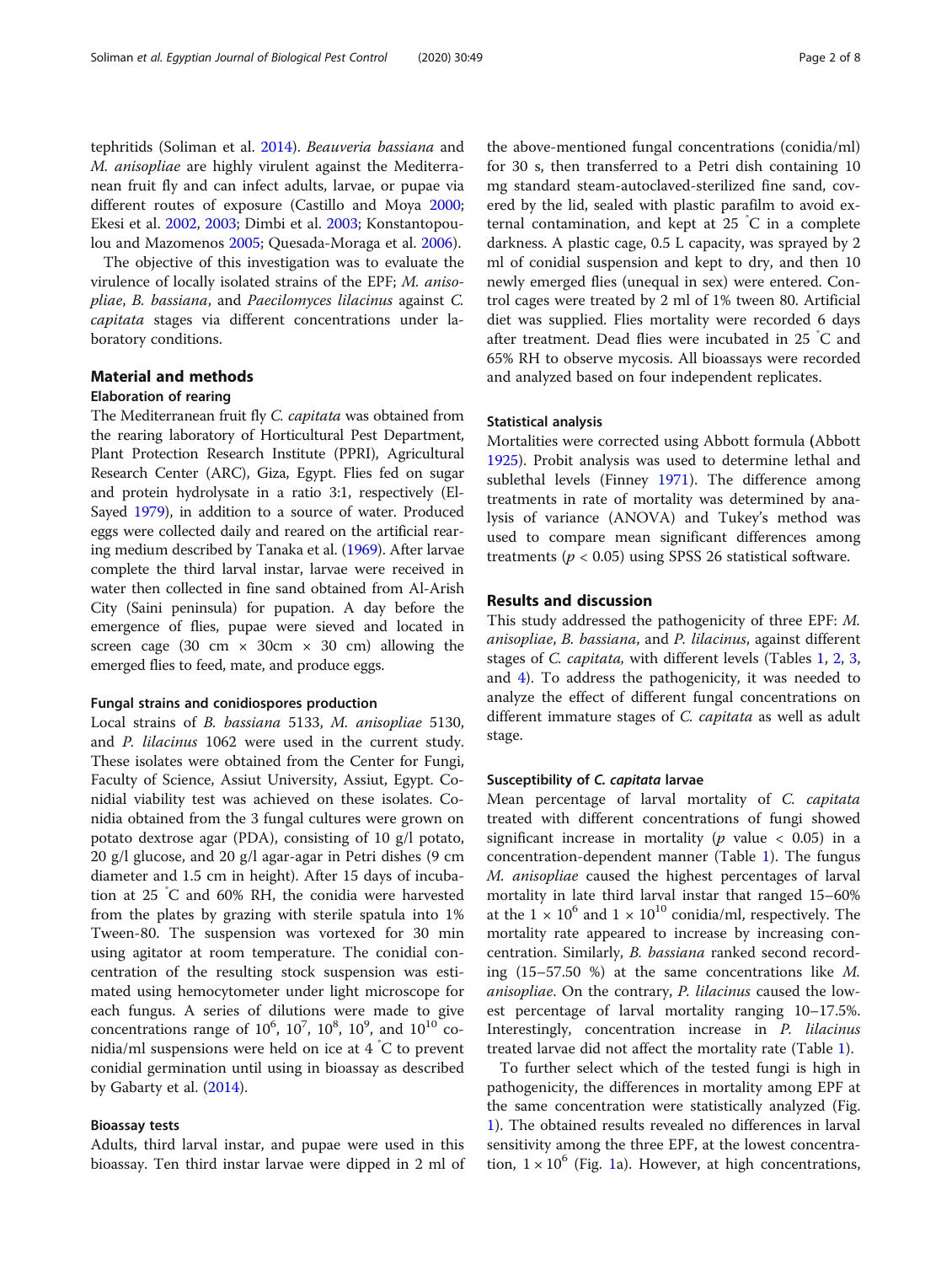| Mean % mortality of larvae    |                               |                                     |                                     |                                |                   |  |  |
|-------------------------------|-------------------------------|-------------------------------------|-------------------------------------|--------------------------------|-------------------|--|--|
| Metarhizium anisopliae        |                               |                                     |                                     |                                |                   |  |  |
| $1 \times 10^6$<br>Conidia/ml | $1 \times 10^7$<br>Conidia/ml | $1 \times 10^8$<br>Conidia/ml       | $1 \times 10^9$<br>Conidia/ml       | $1\times10^{10}$<br>Conidia/ml | Control           |  |  |
| $15.00^{b} \pm 5.77$          | $27.50^{c} \pm 5.00$          | $37.50^{d} \pm 5.00$                | $50.00^e \pm 8.16$                  | $60.00^{f} \pm 8.16$           | $5.00^a \pm 5.77$ |  |  |
| $F = 41.760$                  |                               | $p$ value = .000                    |                                     | $df = 5, 18$                   |                   |  |  |
| Beauveria bassiana            |                               |                                     |                                     |                                |                   |  |  |
| $15.00^{b} \pm 5.77$          | $22.50^{b} \pm 5.00$          | $32.50^{\circ} \pm 5.00$            | $45.00^{d} \pm 5.77$                | $57.50^e \pm 5.00$             | $5.00^a \pm 5.77$ |  |  |
| $F = 51.914$                  |                               | $p$ value = .000                    |                                     | $df = 5, 18$                   |                   |  |  |
| Paeciolmyces lilacinus        |                               |                                     |                                     |                                |                   |  |  |
| $10.00^{a, b} \pm 0.00$       | $10.00^{a, b} \pm 0.00$       | $15.00^{b, c} \pm 5.77$             | $15.00^{b, c} \pm 5.77$             | $17.50^{c} \pm 5.00$           | $5.00^a \pm 5.77$ |  |  |
| $F = 4.040$                   |                               | $p$ value = .012                    |                                     | $df = 5, 18$                   |                   |  |  |
|                               |                               |                                     | Mean mortality % of 1-day-old pupae |                                |                   |  |  |
| Metarhizium anisopliae        |                               |                                     |                                     |                                |                   |  |  |
| $1 \times 10^6$               | $1 \times 10^7$               | $1 \times 10^8$                     | $1 \times 10^9$                     | $1 \times 10^{10}$             | Control           |  |  |
| $35.00^{b} \pm 5.77$          | $45.00^{c} \pm 5.77$          | $55.00^{d} \pm 5.77$                | $60.00^{d} \pm 8.16$                | $62.50^{d} \pm 5.00$           | $5.00^a \pm 5.77$ |  |  |
| $F = 49.533$                  |                               | $p$ value = .000                    |                                     | $df = 5, 18$                   |                   |  |  |
| Beauveria bassiana            |                               |                                     |                                     |                                |                   |  |  |
| $30.00^{b} \pm 0.00$          | $35.00^{b, c} \pm 5.77$       | $40.00^{c} \pm 0.00$                | $50.00^{d} \pm 8.16$                | $57.50^{d} \pm 5.00$           | $5.00^a \pm 5.77$ |  |  |
| $F = 50.684$                  |                               | $p$ value = .000                    |                                     | $df = 5, 18$                   |                   |  |  |
| Paecilomyces lilacinus        |                               |                                     |                                     |                                |                   |  |  |
| $10.00^{a, b} \pm 0.00$       | $10.00^{a, b} \pm 0.00$       | $15.00^{b} \pm 5.77$                | $12.50^{b} \pm 5.00$                | $15.00^{b} \pm 5.77$           | $5.00^a \pm 5.77$ |  |  |
| $F = 2.760$                   |                               | $p$ value = .051                    |                                     | $df = 5, 18$                   |                   |  |  |
|                               |                               | Mean mortality% of 5-day-old pupae  |                                     |                                |                   |  |  |
| Metarhizium anisopliae        |                               |                                     |                                     |                                |                   |  |  |
| $1 \times 10^6$               | $1 \times 10^7$               | $1 \times 10^8$                     | $1 \times 10^9$                     | $1 \times 10^{10}$             | Control           |  |  |
| $25.00^{b} \pm 5.77$          | $35.00^{c} \pm 5.77$          | $45.00^{d} \pm 5.77$                | $45.00^{d} \pm 5.77$                | $77.50^e \pm 5.00$             | $5.00^a \pm 5.77$ |  |  |
| $F = 73.174$                  |                               | $p$ value = .000                    |                                     | $df = 5, 18$                   |                   |  |  |
| Beauveria bassiana            |                               |                                     |                                     |                                |                   |  |  |
| $30.00^{b} \pm 0.00$          | $35.00^{b} \pm 5.77$          | $32.50^{b} \pm 5.00$                | $32.50^{b} \pm 5.00$                | $65.00^{c} \pm 5.77$           | $5.00^a \pm 5.77$ |  |  |
| $F = 58.267$                  |                               | $p$ value = .000                    |                                     | $df = 5, 18$                   |                   |  |  |
| Paecilomyces lilacinus        |                               |                                     |                                     |                                |                   |  |  |
| $15.00^{b} \pm 5.77$          | $15.00^{b} \pm 5.77$          | $15.00^{b} \pm 5.77$                | $20.00^{b} \pm 0.00$                | $22.50^{b} \pm 5.00$           | $5.00^a \pm 5.77$ |  |  |
| $F = 5.463$                   |                               | $p$ value = .003                    |                                     | $df = 5, 18$                   |                   |  |  |
|                               |                               | Mean mortality % of 8-day-old pupae |                                     |                                |                   |  |  |
| Metarhizium anisopliae        |                               |                                     |                                     |                                |                   |  |  |
| $1 \times 10^6$               | $1 \times 10^7$               | $1 \times 10^8$                     | $1 \times 10^9$                     | $1 \times 10^{10}$             | Control           |  |  |
| $15.00^{b} \pm 5.77$          | $22.50^{b, c} \pm 5.00$       | $27.50^{c} \pm 5.00$                | $37.50^{d} \pm 5.00$                | $45.00^{d} \pm 5.77$           | $5.00^a \pm 5.77$ |  |  |
| $F = 29.286$                  |                               | $p$ value = .000                    |                                     | $df = 5, 18$                   |                   |  |  |
| Beauveria bassiana            |                               |                                     |                                     |                                |                   |  |  |
| $22.50^{b} \pm 5.00$          | $25.00^{b, c} \pm 5.77$       | $25.00^{b, c} \pm 5.77$             | $32.50^{c} \pm 5.00$                | $47.50^{d} \pm 5.00$           | $5.00^a \pm 5.77$ |  |  |
| $F = 26.314$                  |                               | $p$ value = .000                    |                                     | $df = 5, 18$                   |                   |  |  |
| Paecilomyces lilacinus        |                               |                                     |                                     |                                |                   |  |  |
| $12.50^{a, b} \pm 5.00$       | $12.50^{a, b} \pm 5.00$       | $12.50^{a, b} \pm 5.00$             | $15.00^{b, c} \pm 5.77$             | $22.50^{c} \pm 5.00$           | $5.00^a \pm 5.77$ |  |  |
| $F = 4.560$                   |                               | $p$ value = .007                    |                                     | $df = 5, 18$                   |                   |  |  |

<span id="page-2-0"></span>Table 1 Susceptibility of Ceratitis capitata immature stages to Metarhizium anisopliae, Beauveria bassiana, and Paecilomyces lilacinus at different concentrations

Means followed by the same letter are not significantly different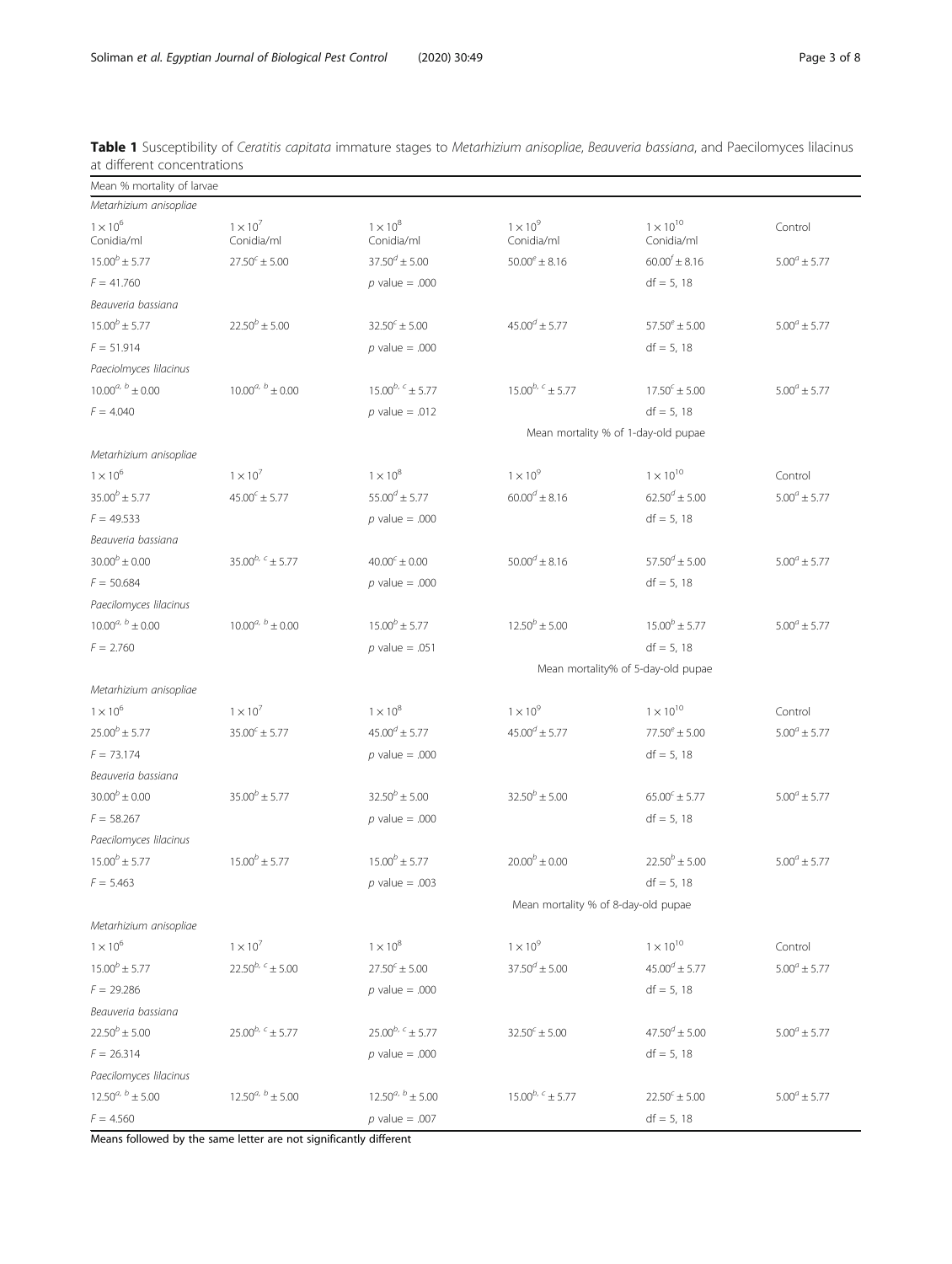| Stages                 | LC <sub>10</sub> Conidia/ml | LC <sub>30</sub> Conidia/ml | LC <sub>50</sub> Conidia/ml | LC <sub>90</sub> Conidia/ml | Slope $\pm$ SE    | $x^2$ | $\overline{p}$ |
|------------------------|-----------------------------|-----------------------------|-----------------------------|-----------------------------|-------------------|-------|----------------|
| Metarhizium anisopliae |                             |                             |                             |                             |                   |       |                |
| Third larval instar    | $9.81 \times 10^{4}$        | $2.53 \times 10^{7}$        | $1.18 \times 10^{9}$        | $1.42 \times 10^{13}$       | $0.314 \pm 0.068$ | 3.284 | 1.000          |
| 1-day-old pupae        | $4.09 \times 10^{10}$       | $7.08 \times 10^{4}$        | $6.10 \times 10^{7}$        | $9.10 \times 10^{14}$       | $0.179 \pm 0.064$ | 2.871 | 1.000          |
| 5-day-old pupae        | $1.62 \times 10^{4}$        | $4.83 \times 10^{6}$        | $2.49 \times 10^{8}$        | $3.83 \times 10^{12}$       | $0.306 \pm 0.067$ | 6.181 | .995           |
| 8-day-old pupae        | $6.66 \times 10^{4}$        | $1.54 \times 10^{8}$        | $3.27 \times 10^{10}$       | $1.61 \times 10^{16}$       | $0.225 \pm 0.069$ | 2.375 | 1.000          |
| Beauveria bassiana     |                             |                             |                             |                             |                   |       |                |
| Third larval instar    | $1.86 \times 10^{5}$        | $5.22 \times 10^{7}$        | $2.59 \times 10^{9}$        | $3.62 \times 10^{13}$       | $0.309 \pm 0.069$ | 2.296 | 1.000          |
| 1-day-old pupae        | $1.06 \times 10^{2}$        | $1.55 \times 10^{6}$        | $1.18 \times 10^{9}$        | $1.32 \times 10^{16}$       | $0.182 \pm 0.064$ | 1.672 | 1.000          |
| 5-day-old pupae        | $2.54 \times 10^{2}$        | $4.62 \times 10^{6}$        | $4.11 \times 10^{9}$        | $6.65 \times 10^{16}$       | $0.178 \pm 0.065$ | 7.813 | .981           |
| 8-day-old pupae        | $2.61 \times 10^{3}$        | $9.88 \times 10^{7}$        | $1.46 \times 10^{11}$       | $8.19 \times 10^{18}$       | $0.165 \pm 0.067$ | 3.463 | 1.000          |
| Paecilomyces lilacinus |                             |                             |                             |                             |                   |       |                |
| Third larval instar    | $1.54 \times 10^{6}$        | $2.07 \times 10^{14}$       | $8.84 \times 10^{19}$       | $5.08 \times 10^{33}$       | $0.093 \pm 0.080$ | 2.338 | 1.000          |
| 1-day-old pupae        | $8.46 \times 10^{5}$        | $1.97 \times 10^{18}$       | $7.23 \times 10^{26}$       | $6.17 \times 10^{47}$       | $0.061 \pm 0.081$ | 2.689 | 1.000          |
| 5-day-old pupae        | $3.89 \times 10^{3}$        | $2.35 \times 10^{13}$       | $1.40 \times 10^{20}$       | $5.05 \times 10^{36}$       | $0.077 \pm 0.074$ | 3.000 | 1.000          |
| 8-day-old pupae        | $3.47 \times 10^{5}$        | $2.77 \times 10^{13}$       | $8.22 \times 10^{18}$       | $1.95 \times 10^{32}$       | $0.096 \pm 0.077$ | 3.850 | 1.000          |

<span id="page-3-0"></span>Table 2 Toxicity of Metarhizium anisopliae, Beauveria bassiana and Paecilomyces lilacinus to different stages of Ceratitis capitata

Table 3 Mean percentage of mortality (±SD) of Ceratitis capitata adults at different treatment times (h) using different concentrations of Metarhizium anisopliae, Beauveria bassiana, and Paecilomyces lilacinus

| H   | Control                 | $1\times10^6$<br>Conidia/ml | $1 \times 10^7$<br>Conidia/ml | $1 \times 10^8$<br>Conidia/ml | $1 \times 10^9$<br>Conidia/ml | $1\times10^{10}$<br>Conidia/ml | $\sqrt{2}$        | $p$ value         |
|-----|-------------------------|-----------------------------|-------------------------------|-------------------------------|-------------------------------|--------------------------------|-------------------|-------------------|
|     | Metarhizium anisopliae  |                             |                               |                               |                               |                                |                   |                   |
| 24  | $0.00 \pm 0.00^a$       | $10.00 \pm 0.00^b$          | $2.50 \pm 5.00^a$             | $15.00 \pm 5.77^{b, c}$       | $12.50 \pm 5.00^{b}$          | $20.00 \pm 0.00^c$             | 16.560            | 0.000             |
| 48  | $5.00 \pm 5.77^a$       | $7.50 \pm 5.00^a$           | $20.00 \pm 0.00^{b, c}$       | $25.00 \pm 5.77^c$            | $15.00 \pm 5.77^b$            | $32.50 \pm 5.00^d$             | 17.600            | 0.000             |
| 72  | $0.00 \pm 0.00^a$       | $30.00 \pm 0.00^c$          | $27.50 \pm 5.00^c$            | $30.00 \pm 0.00^c$            | $20.00 \pm 0.00^{b}$          | $30.00 \pm 0.00^c$             | 135.400           | 0.000             |
| 96  | $10.00 \pm 0.00^a$      | $32.50 \pm 5.00^c$          | $35.00 \pm 5.77^c$            | $20.00 \pm 0.00^b$            | $20.00 \pm 0.00^b$            | $17.50 \pm 5.00^b$             | 25.920            | 0.000             |
| 120 | $15.00 \pm 5.77^c$      | $15.00 \pm 5.77^c$          | $15.00 \pm 5.77^c$            | $7.50 \pm 5.00^b$             | $20.00 \pm 0.00^c$            | $0.00 \pm 0.00^a$              | 9.800             | 0.000             |
| 144 | $0.00 \pm 0.00^a$       | $0.00 \pm 0.00^a$           | $0.00 \pm 0.00^a$             | $0.00\pm0.00^a$               | $12.50 \pm 5.00^b$            | $0.00\pm0.00^a$                | 25.000            | 0.000             |
|     | Beauveria bassiana      |                             |                               |                               |                               |                                |                   |                   |
| 24  | $0.00 \pm 0.00^a$       | $0.00 \pm 0.00^a$           | $7.50 \pm 9.57^a$             | $2.50 \pm 5.00^a$             | $22.50 \pm 5.00^{b}$          | $25.00 \pm 5.77^b$             | 17.629            | 0.000             |
| 48  | $5.00 \pm 5.77^a$       | $12.50 \pm 5.00^{\circ}$    | $22.50 \pm 5.00^{b}$          | $22.50 \pm 5.00^{b}$          | $22.50 \pm 5.00^{b}$          | $35.00 \pm 5.77^c$             | 15.120            | 0.000             |
| 72  | $0.00 \pm 0.00^a$       | $0.00 \pm 0.00^a$           | $0.00\pm0.00^a$               | $0.00 \pm 0.00^a$             | $0.00 \pm 0.00^a$             | $12.50 \pm 5.00^b$             | 25.000            | 0.000             |
| 96  | $10.00 \pm 0.00^a$      | $22.50 \pm 9.57^{b, c}$     | $15.00 \pm 5.77^{a, b}$       | $27.50\pm5.00^c$              | $22.50 \pm 5.00^{b, c}$       | $10.00 \pm 0.00^a$             | 7.343             | 0.001             |
| 120 | $15.00 \pm 5.77^{a, b}$ | $25.00 \pm 5.77^{b, c}$     | $25.00 \pm 12.91^{b, c}$      | $22.50 \pm 5.00^{b, c}$       | $30.00 \pm 0.00^c$            | $7.50 \pm 5.00^a$              | 5.647             | 0.003             |
| 144 | $0.00 \pm 0.00^a$       | $35.00 \pm 10.00^c$         | $30.00 \pm 8.16^c$            | $17.50 \pm 5.00^b$            | $0.00 \pm 0.00^a$             | $2.50\pm5.00^a$                | 27.323            | 0.000             |
|     | Paecilomyces lilacinus  |                             |                               |                               |                               |                                |                   |                   |
| 24  | $0.00 \pm 0.00^a$       | $2.50 \pm 5.00^{\circ}$     | $5.00 \pm 5.77^{a, b}$        | $10.00 \pm 0.00^b$            | $20.00 \pm 0.00^c$            | $17.50 \pm 5.00^{\circ}$       | 19.200            | 0.000             |
| 48  | $5.00 \pm 5.77^a$       | $10.00 \pm 0.00^{a, b}$     | $10.00 \pm 0.00^{a, b}$       | $15.00 \pm 5.77^{b, c}$       | $17.50 \pm 5.00^c$            | $20.00 \pm 0.00^c$             | 8.127             | 0.000             |
| 72  | $0.00 \pm 0.00$         | $20.00 \pm 0.00$            | $20.00 \pm 0.00$              | $30.00 \pm 0.00$              | $30.00 \pm 0.00$              | $30.00 \pm 0.00$               |                   |                   |
| 96  | $10.00 \pm 0.00$        | $20.00 \pm 0.00$            | $20.00 \pm 0.00$              | $20.00 \pm 0.00$              | $20.00 \pm 0.00$              | $30.00 \pm 0.00$               | $\qquad \qquad -$ | $\qquad \qquad -$ |
| 120 | $15.00 \pm 5.77^b$      | $12.50 \pm 5.00^{b}$        | $15.00 \pm 5.77^b$            | $25.00 \pm 5.77^c$            | $20.00 \pm 0.00^{b, c}$       | $2.50 \pm 5.00^a$              | 9.200             | 0.000             |
| 144 | $0.00 \pm 0.00$         | $0.00 \pm 0.00$             | $0.00 \pm 0.00$               | $0.00 \pm 0.00$               | $0.00 \pm 0.00$               | $0.00 \pm 0.00$                |                   |                   |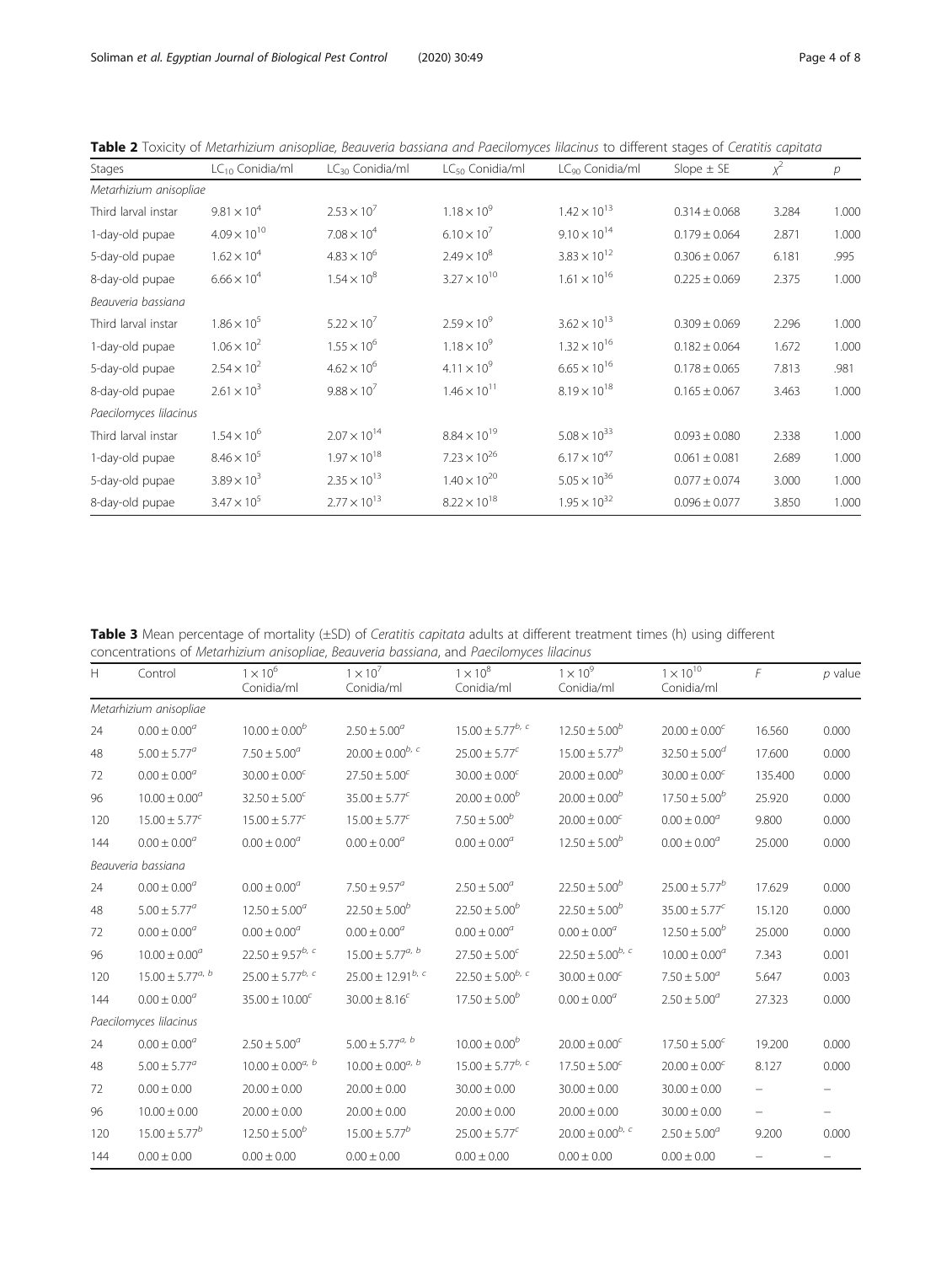| Concentration<br>Conidia/ml | LT <sub>25</sub> | LT <sub>50</sub> | $LT_{75}$ | LT <sub>90</sub> | Slope $\pm$ SE    | $\chi^2$ | p     |
|-----------------------------|------------------|------------------|-----------|------------------|-------------------|----------|-------|
| Metarhizium anisopliae      |                  |                  |           |                  |                   |          |       |
| $1 \times 10^6$             | 45.083           | 64.390           | 91.967    | 126.755          | $4.357 \pm 0.470$ | 17.398   | .741  |
| $1 \times 10^7$             | 49.929           | 64.182           | 82.502    | 103.424          | $6.185 \pm 0.698$ | 28.908   | .147  |
| $1 \times 10^8$             | 33.704           | 49.332           | 72.208    | 101.741          | $4.077 \pm 0.447$ | 12.463   | .947  |
| $1 \times 10^9$             | 41.718           | 63.467           | 96.555    | 140.859          | $3.701 \pm 0.424$ | 13.909   | .905  |
| $1 \times 10^{10}$          | 29.356           | 40.922           | 57.046    | 76.926           | $4.675 \pm 0.530$ | 7.440    | .998  |
| Beauveria bassiana          |                  |                  |           |                  |                   |          |       |
| $1\times10^6$               | 75.240           | 100.199          | 133.439   | 172.688          | $5.421 \pm 0.697$ | 25.201   | .288  |
| $1 \times 10^7$             | 50.084           | 79.337           | 125.678   | 190.137          | $3.376 \pm 0.429$ | 37.434   | .021  |
| $1 \times 10^8$             | 56.669           | 83.214           | 122.193   | 172.670          | $4.043 \pm 0.501$ | 24.617   | .316  |
| $1 \times 10^9$             | 31.858           | 53.344           | 89.319    | 142.045          | $3.013 \pm 0.379$ | 21.962   | .462  |
| $1\times10^{10}$            | 23.271           | 41.498           | 74.001    | 124.547          | $2.685 \pm 0.367$ | 4.944    | 1.000 |
| Paecilomyces lilacinus      |                  |                  |           |                  |                   |          |       |
| $1 \times 10^6$             | 61.611           | 98.800           | 158.438   | 242.359          | $3.289 \pm 0.470$ | 7.033    | .999  |
| $1 \times 10^7$             | 55.873           | 91.294           | 149.170   | 232.063          | $3.163 \pm 0.436$ | 8.145    | .997  |
| $1 \times 10^8$             | 42.199           | 61.589           | 89.889    | 126.328          | $4.108 \pm 0.475$ | 10.356   | .961  |
| $1 \times 10^9$             | 31.626           | 49.303           | 76.861    | 114.620          | $3.498 \pm 0.483$ | 6.632    | .980  |
| $1 \times 10^{10}$          | 33.788           | 47.665           | 67.242    | 91.651           | $4.513 \pm 0.488$ | 16.125   | .810  |

<span id="page-4-0"></span>Table 4 Lethal time LT (h) for Ceratitis capitata treated with different concentrations of Metarhizium anisopliae, Beauveria bassiana, and Paecilomyces lilacinus

the performances of M. anisopliae and B. bassiana induced higher mortality than P. lilacinusis.

Sub-lethal concentrations;  $LC_{10}$ ,  $LC_{30}$ , and lethal concentrations; LC<sub>50</sub> and LC<sub>90</sub> of the 3 EPF showed that M. anisopliae ranked first, causing mortality to late third instar larvae followed by B. bassiana. P. lilacinus, which showed the weakest pathogenic activity against the larval stage (Table [2](#page-3-0)).

Generally, it was recorded that EPF vary in their pathogenicity on insects and other arthropods. For instance, the pathogenicity of four species of EPF: B. bassiana, M. anisopliae, M. flavoviride, and Paecilomyces fumosoroseus, to various developmental stages of Rhipicephalus sanguineus (Acari: Ixodidae) ticks was compared under laboratory conditions. The most virulent isolate, M. anisopliae-108, caused 92–96% mortality (Samish et al. [2001\)](#page-7-0). Similarily, the pathogenicity of 13 isolates of M. anisopliae and 2 isolates of B. bassiana to C. capitata and C. var. rosa fasciventris showed fluctuation in the mortality rates among larvae (Ekesi et al. [2002\)](#page-7-0).

# Susceptibility of C. capitata pupae

The EPF M. anisopliae appeared superior in causing pathogenicity recording the highest mean percentages of mortality in 1-day-old pupae. Using the concentrations ranging between  $1 \times 10^6$  and  $1 \times 10^{10}$  conidia/ml, the mortality rate ranged 35–62.5%, while B. bassiana caused 30–57% pupal mortality. Both fungi increased the mortality in pupae by increasing concentration (Table [1](#page-2-0)). However, P. lilacinus, showed the least percentages of pupal mortality which ranged (10–15%) without any effect of fungal concentration increase on pupal mortality (Table [1\)](#page-2-0).

The 5-day-old pupae were susceptible to all tested fungi. Metarhizium anisopliae achieved (25 and 77.50%) pupal mortality at the concentrations  $1 \times 10^6$  and  $1 \times$  $10^{10}$  conidia/ml, respectively. While B. bassiana treated pupae recorded 30–65% mortality. Unlike to other developmental stages (third larval instar and 1-day-old pupa), P. lilacinus showed slightly more activity at 5 day-old pupae and resulted (15 and 22.50 %) pupal mortality. In 5-day-old pupae, all fungi increased mortality as the concentration increases (Table [1](#page-2-0)).

Similar pattern to those 5-day-old pupae was obtained while using 8-day-old pupae, showed significant differences ( $p$  value < .05) in the mean percentages of mortality among different concentrations. The fungus M. anisopliae showed pupal mortality between 15 and 45% at the concentrations  $(1 \times 10^6$  and  $1 \times 10^{10}$  conidia/ml) while B. bassiana and P. lilacinus caused 22.5–47.5% and 12.5–22.5% pupal mortality, respectively.

Comparing the effect of equal concentrations of EPF on different ages of pupae, the mortality rates were compared at the same concentration (Fig. [1b](#page-5-0)–d). On 1- and 5-day-old pupae (Fig. [1b](#page-5-0), c), the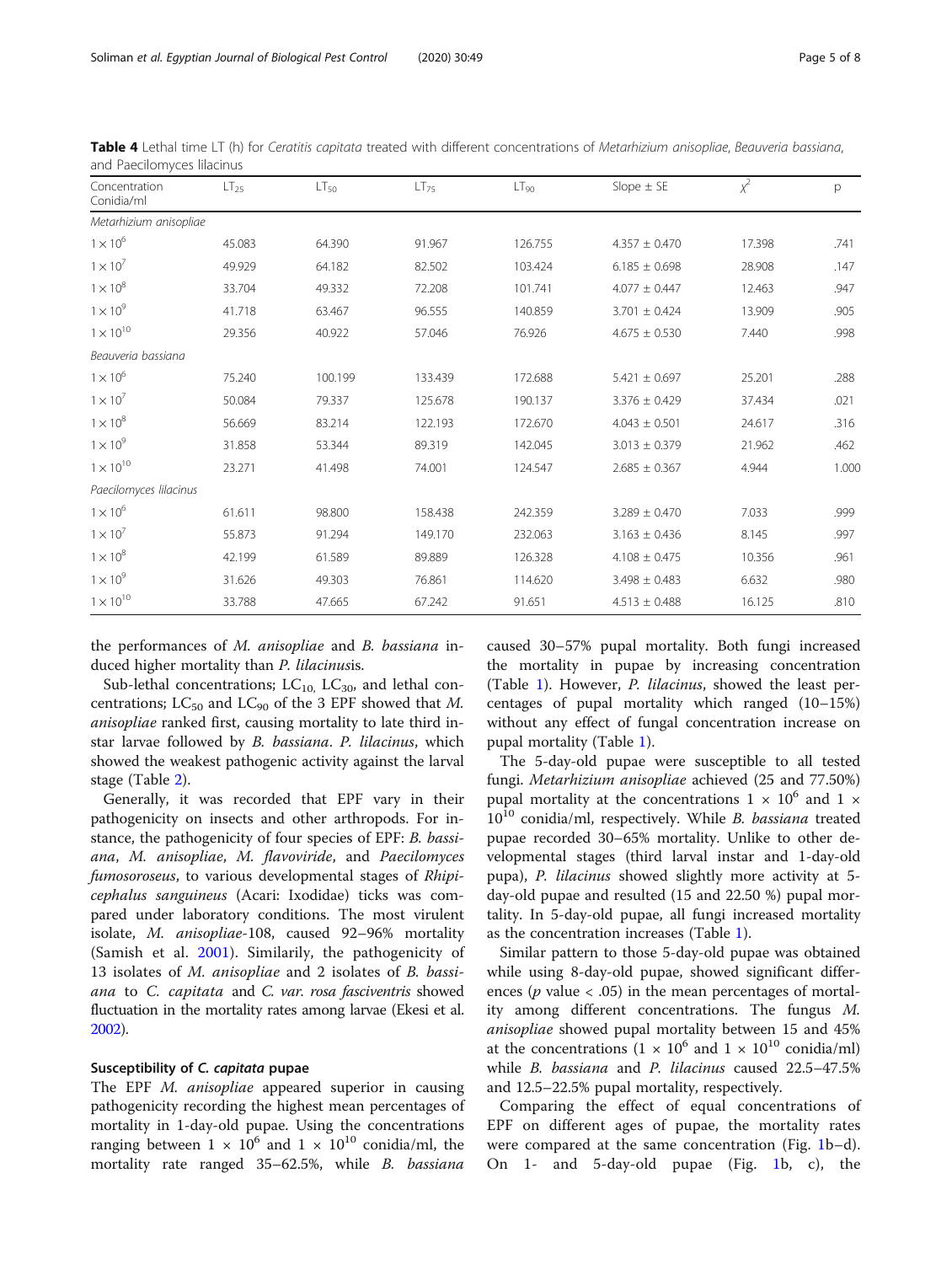<span id="page-5-0"></span>

performances of M. anisopliae, B. bassiana, and P. lilacinus, showed similar pattern but the difference between M. anisopliae and B. bassiana and P. lilacinus was clear at all concentrations giving the highest

pathogenicity to M. anisopliae followed by B. bassiana and finally P. lilacinus (Fig. 1b, c).

For 8-day-old pupae (Fig. 1d), the pattern of pathogenicity was very similar to that of larvae (Fig. 1a) where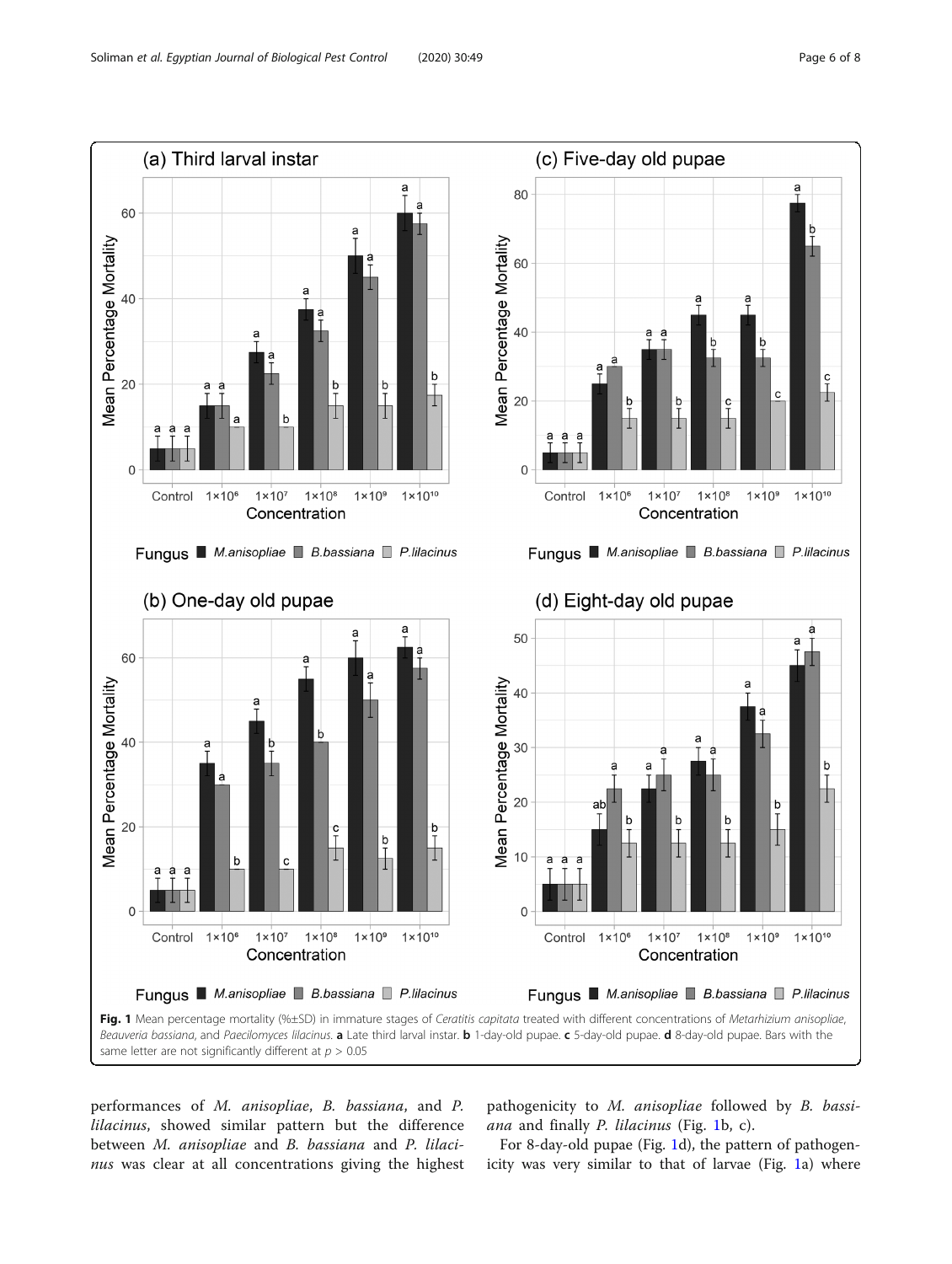there was no differences between all treatments only at the lowest concentration,  $1 \times 10^6$  (Fig. [1d](#page-5-0)). However, at the highest concentrations, the performances of M. anisopliae and B. bassiana caused higher mortality than P. lilacinusis. Similar results were obtained when analyzing sub-lethal concentrations;  $LC_{10}$ ,  $LC_{30}$ , and lethal concentrations;  $LC_{50}$  and  $LC_{90}$  of the 3 EPF which also revealed that M. anisopliae ranked first in its pathogenicity to 1-, 5-, and 8-day-old pupae, followed by B. bassiana and P.lilacinus, which showed the weakest pathogenic activity against the mentioned stages (Table [2](#page-3-0)).

Oreste et al. ([2015](#page-7-0)) studied the interaction between age of puparia (at 2, 4, 6 days old) and fungal strains. They addressed both the emergence of C. capitata adults and the mortality of pupae. They found that the fungal treatments of different B. bassiana strains was higher on 2-day-old puparia (49.16 and 51.33% of mycosed puparia for ATCC 74040 and AL1 strain, respectively), while the rate of mycoses was low and ranged between 39 and 27.16%, when fungal treatments were performed on 4- and 6-day-old puparia. Lozano-Tovar et al. [\(2013](#page-7-0)) found significant differences among strains of Beauveria spp. and Metarhizium spp. in the total percentage of non-viable puparia of C. capitata and non-viable puparia showing fungal outgrowth, with percentages ranged from 5.0 to 45.0%. Quesada-Moraga et al. [\(2006\)](#page-7-0) tested the pathogenicity of 10 strains of B. bassiana and 5 of M. anisopliae against puparia and adults of C. capitata, finding that only 2 strains of B. bassiana and one of M. anisopliae caused mortality higher than 50%, when puparia were immersed in the conidial suspensions. Imoulan et al. ([2011](#page-7-0)) tested several B. bassiana strains against medfly pupae, finding that when insects were exposed to  $10^8$  conidia/ml, the adult emergence ranged from 0 to 23.33% after 10 days posttreatment.

# Susceptibility of C. capitata flies to entomopathogenic fungi

The three fungal species were pathogenic to the flies; however, it was difficult to identify a clear pattern of mortality either with time after treatments by concentrations of the used fungi (Table [3](#page-3-0)). Mortality of C. capitata adults by all of the used fungi showed fluctuated increases and decreases with time when compared to control (Table [3\)](#page-3-0). Similar limitation was achieved while calculating the lethal time where the lethal time to kill 25% ( $LT_{25}$ ), 50% ( $LT_{50}$ ), 75%  $(LT_{75})$ , and 90%  $(LT_{90})$  varied among the three fungal isolates (Table [4\)](#page-4-0).

The fluctuation in mortality lethal time and concentration among adults might be linked to the method of treatment where adults were kept in 0.5 l plastic cage in which only 2 ml of conidial suspension was sprayed.

Based on the fact that they can fly away from the contaminated area, adult might avoid infection with the fungi. The red palm weevil adults treated with B. bassiana and M. anisopliae showed different lethal time by changing the spray method between dry powder and aqueous suspension (Gindin et al. [2006](#page-7-0)). Beris et al. ([2013\)](#page-7-0) verified the pathogenicity of several strains of B. bassiana, Isaria fumosorosea Wize–formerly Paecilomyces fumosoroseus (Wize) Brown et Smith and M. anisopliae under laboratory conditions against pupal and adult stages of Mediterranean fruit fly via different exposure routes. Castillo and Moya [\(2000\)](#page-7-0) had confirmed the susceptibility of adults of C. capitata to infection by several isolates of EPF, especially, M.anidopliae and P. fumosoroseus CG-260, which 6 days after treatments, exhibited similar levels of activity, being significantly more pathogenic than the other fungi. Thus, at the two highest concentrations, non-significant differences were found, while at the lowest concentrations, M. anisopliae was slightly more virulent than P. fumosoroseus CG-260. Ten days after treatment, the mortality caused by the fungi increased, mainly at the three highest concentrations. M. anisopliae and P. fumosoroseus CG260 were the most pathogenic fungi. In general, the speed of mortality of the host is correlated positively with conidial concentration (Fargues and Rodriguez-Rueda [1980\)](#page-7-0). In this work, time–mortality responses could be useful to determine specific clues of fungal–host interactions. The application of conidial preparations to natural soil reduced insect emergence and the adult life span and represents a promising strategy for fruit fly integrated management.

The present findings are in agreement with many works who confirmed the susceptibility of other tephritids to infection with M. anisopliae and B.bassiana (Dimbi et al. [2003](#page-7-0); Quesada-Moraga et al. [2006;](#page-7-0) Ladurner et al. [2008](#page-7-0)). Current research in controlling fruit fly and other harmful pests is highly focusing on searching for safe biopesticides and other safe alternative methods of control (Ali and Ibrahim [2018;](#page-7-0) Ibrahim and Ali [2018](#page-7-0)). Such safe biopesticides as well EPF are believed to serve as promising tools in pest management rather than chemical insecticides.

# Conclusion

Entomopathogenic fungi, as soil-borne micro-organisms, are one of the most important agent in biological control programs against C. capitata. Three species of fungi (local strains) were tested against the adults and different immature stages (larvae and pupae) of C. capitata to evaluate their pathogenicity. Our results suggest M. anisopliae and B. bassiana have a great value in its virulence to C. capitata.